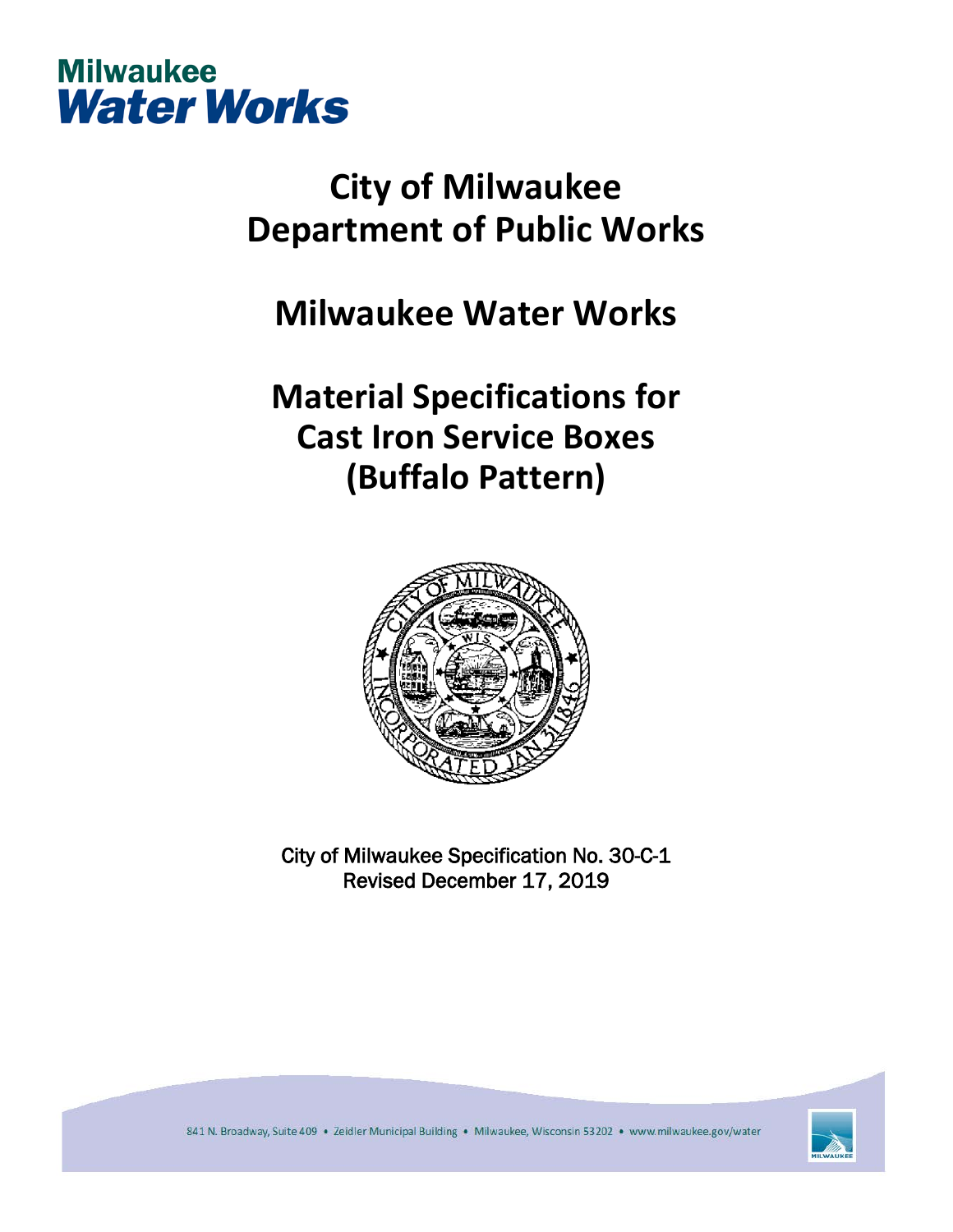I. GENERAL REQUIREMENTS: Vendors bidding through the Department of Administration - Business Operation Division, Procurement Services Section, shall comply with the latest version of City of Milwaukee Specification No. 70b-D-7, except as modified herein. MATERIALS FURNISHED UNDER THIS SPECIFICATION SHALL COMPLY WITH AND BE CERTIFIED WITH THE PROVISIONS OF THE CITY OF MILWAUKEE ORDINANCE 310-18.9 AND THE AMERICAN IRON AND STEEL REQUIREMENT (AIS) OF THE DRINKING WATER STATE REVOLVING FUND (DWSRF).

## II. TECHNICAL REQUIREMENTS

A. Description: A service box is installed to provide access to the operator of a direct buried curb stop. Service boxes specified herein shall be screw type.

A Service Box – Complete, shall consist of a base section, top section with cover and if necessary, one intermediate extension section to achieve a nominal length of seven feet.

The top section shall be designed to thread onto the base or extension section so that the length of the unit can be continuously variable within the range specified. Additional extension sections designed to fit on the base shall be used to achieve a service box length in excess of seven feet. The top section shall be designed to receive a circular cover, which is bolted in place.

- **B.** Material: The service box and component parts shall be cast iron in accordance with ASTM-A48 Class 20, 30, 35 or approved equal.
- C. Service Box Design: The service box and component parts shall be of the "Buffalo Pattern" design in substantial accordance with drawings SB-1 thru SB-5 and SB-11 thru SB-15. The service box shall be a 2-1/2 inch or 3 inch diameter unit, screw type, cast iron, in accordance with the following requirements:
	- 1. The 2-1/2 inch diameter base section shall be constructed in accord with drawing SB-2. An enlarged base adapter, for ball curb stops up to 2", shall be constructed in accord with drawing SB-10. The 3 inch diameter base section shall be constructed in accord with drawing SB-12.
	- 2. The standard service box retracted length shall be 66" maximum and the extended length shall be 78" minimum. The 30" long nominal top section shall be between 28" and 32" in length. The base section may be composed of two castings to provide the overall length required. The intermediate extension section, if furnished, shall be of sufficient length to allow the top section to be turned down the required distance without interruption.
	- 3. The nominal length of service box extensions shall be the length specified on the bid form.